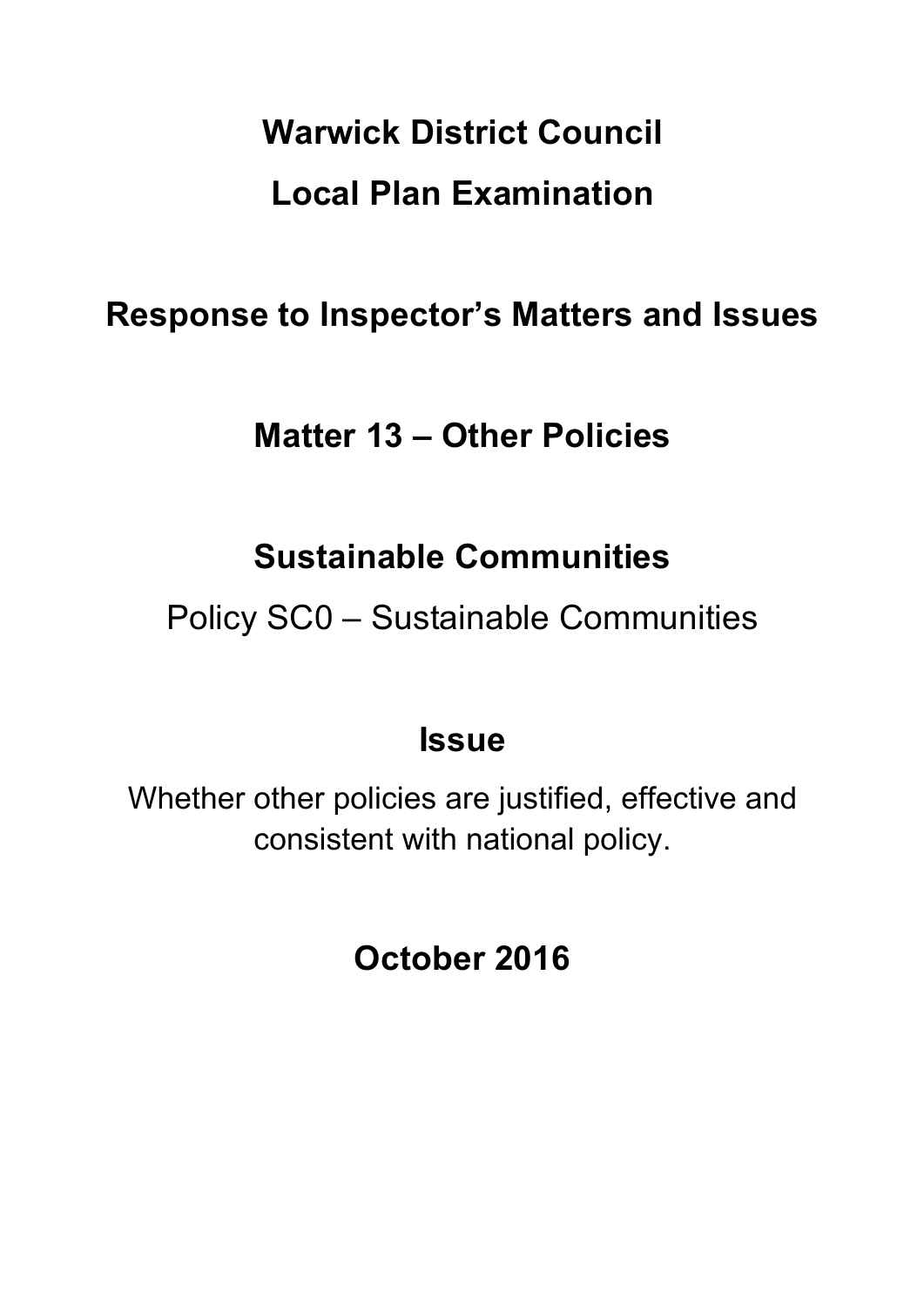#### **Policy SC0 Sustainable Communities**

#### **1. What is the basis for the policy? What is it seeking to achieve?**

- a) The Submission Local Plan has been prepared to reflect the need for both strategic and overarching guidance that sets a sustainable context for development and also includes policies designed to help deliver consistent development management decision-making. To achieve this, each section of the plan (following the strategic allocations and proposals set out in the Development Strategy section) begins with an overarching policy that aligns with development strategy and provides an over-arching context for the detailed chapter policies. This enables the council to focus on detailed aspects of delivery within a broad strategic context in a logical and thorough manner.
- b) The plan has been structured to reflect alignment with the Sustainable Communities Strategy (SCS) (O01). The sustainable communities section in the Local Plan specifically aligns the aims of supporting sustainable communities, promoting health and wellbeing and enabling community safety, which are themes highlighted in the SCS
- c) In the case of SC0, this policy identifies those characteristics of new development that need to be addressed to achieve sustainable outcomes, including layout and design, landscaping, environmental protection, regeneration and the provision of both physical and social infrastructure. This will be achieved through the subsequent development policies that relate to this overarching one and which amplify and focus on the main objectives set out in this policy.
- d) The policy itself supports the delivery of strong and sustainable communities and seeks to protect and enhance the historic, built and natural environment of the district. It acts as a bridge between the strategic policy DS3 and the subsequent development management policies.

#### **2. How does the policy relate to the evidence base?**

- a) The policy identifies a number of overarching objectives that cover various topics that of themselves inform aspects of the evidence base.
- b) The Submission Draft Sustainability Appraisal Report (SA10) did not look at all policies in the plan as it was felt that not all policies would be relevant to a particular topic or were considered unlikely to have a significant effect. It looked at ten key topics linked to Sustainability Appraisal Objectives as well as SEA Directive topics and relevant paragraphs from the NPPF (SA10, Chapter 5).
- c) There is a high degree of synergy between the key topics assessed in the SA and the overarching objectives set out in SC0. Paragraph 5.11 of SA10 considers the overarching policy in more detail, and identifies it as having a positive effect on Objective 7 of the SA (to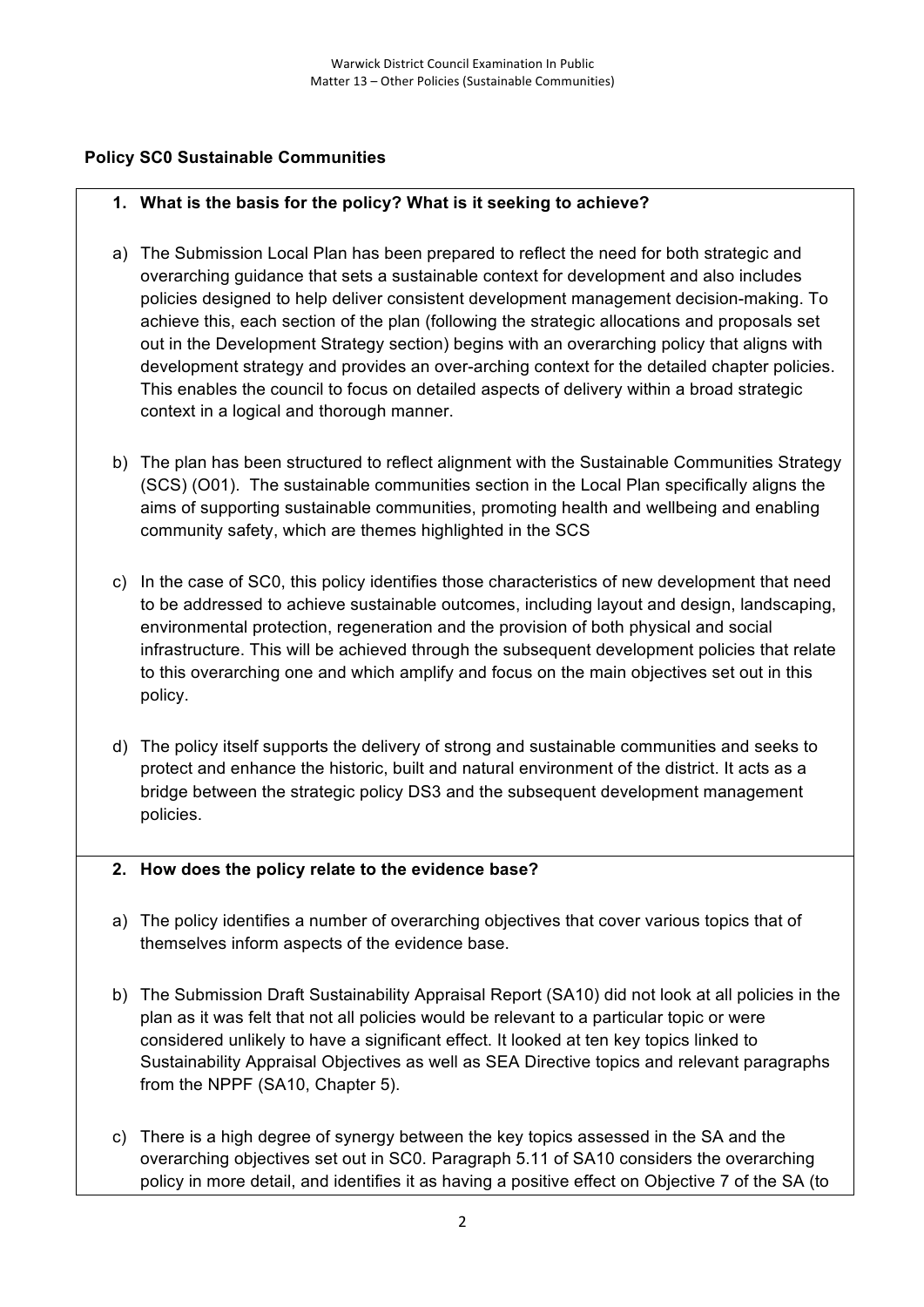create and maintain safe, well-designed, high quality built environments).

d) In tandem with policy BE1 (Layout and Design), SC0 seeks to promote good quality development, which is recognised in the SA:

> *… These policies will ensure that new development is well-designed and good quality and will minimise potential impacts on the existing built environment.*

e) The draft Local Plan has been prepared in light of the Warwick District and Warwickshire County Sustainable Community Strategies; one of the main points of focus for the strategies is the creation of sustainable communities and this is addressed in paragraph 1.11 of SA10:

*Supporting sustainable communities (including health and wellbeing and community safety): there are many aspects to the delivery of sustainable communities including the design and layout of new development; provision of infrastructure; spaces and services to enable healthy and safe lifestyles; regeneration and enhancement of existing communities and environments, including tackling inequalities, and the protection of the natural and built environment.*

- f) The policy draws on a wide range of evidence which have contributed the Council's approach to supporting and delivering sustainable communities including:
	- i. Landscape evidence (V16, V17, LA01, LA02, LA03, LA04)
	- ii. Historic Environment evidence (HE01, HE05, HE06, HE03PM, HE04PM)
	- iii. Built Environment evidence (BE01)
	- iv. Green Infrastructure evidence (G01, G02, G03)
	- v. Inclusive, Safe and Healthy Communities evidence (I01, I02)
	- vi. Climate Change evidence (CC01, CC02, CC03)
	- vii. Ecological evidence (B01, B02, B03, B04, B06PM)
	- viii. Infrastructure evidence (various see IDP IN07PM)

#### **3. Is the policy sufficiently clear? Will it provide sufficient guidance for decision making?**

- a) The policy is intended to promote the delivery of balanced and coherent communities. It provides a high level context for the policies that follow in the rest of the Sustainable Communities section and as such helps ensure all parts of that section are linked and work in synergy. It is clear in its aspirations to achieve good design and sufficient infrastructure to sustain community growth and to promote healthy lifestyles and behaviours.
- b) Planning proposals and new development will therefore be required to take account of the requirements of this policy to achieve an appropriate balance between different material considerations as set out in the more detailed policies. In this way the policy seeks to deliver appropriate levels of development of the right sort and in the right place.
- c) The policy shows how the range of the policies within the sustainable communities section of the Local Plan tie together and need to be understood as a whole. It therefore helps applicants and decision takers to put the more specific policies that follow in a holistic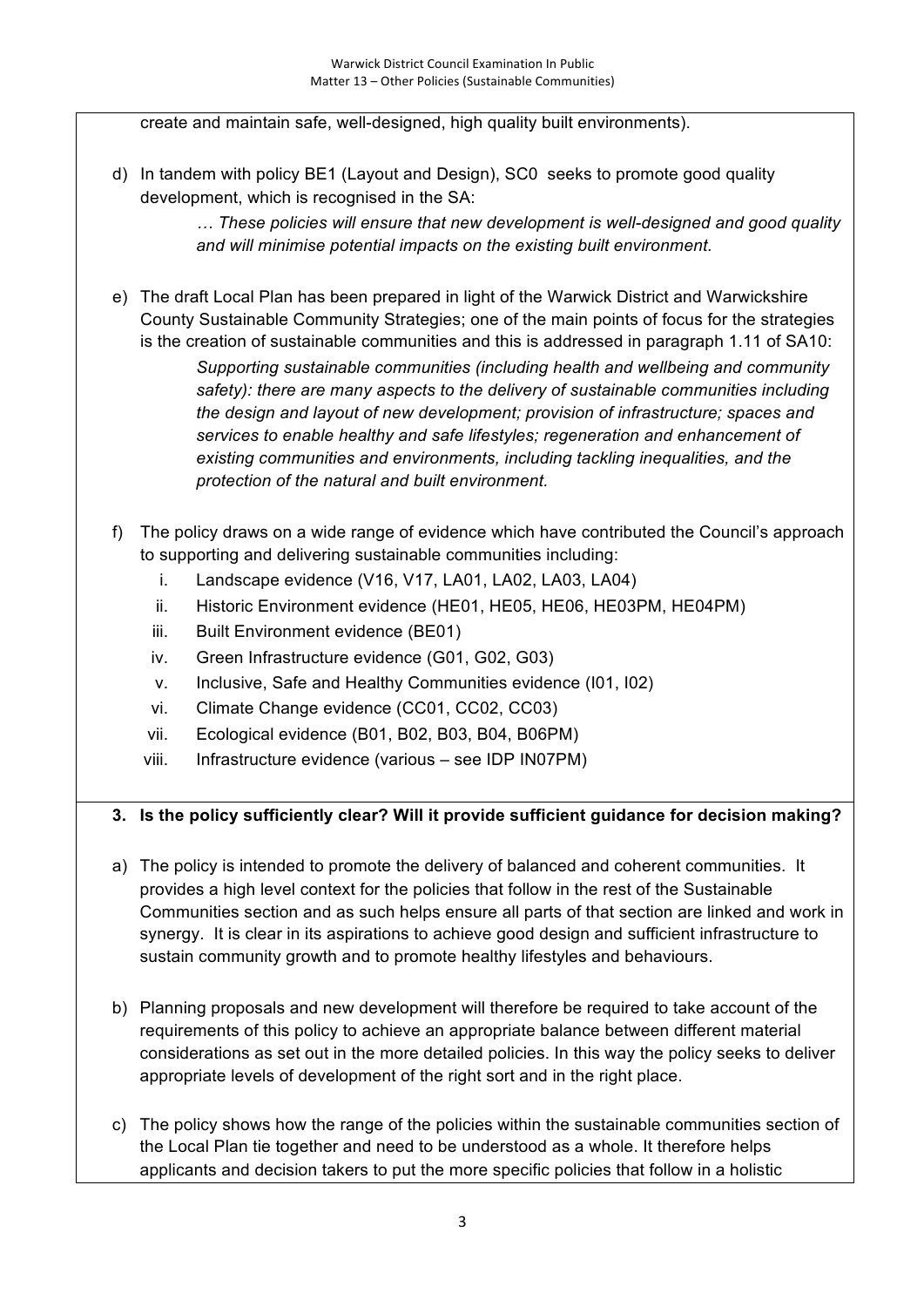#### context.

#### **4. How will the policy be implemented? Is this clear?**

- a) The policy will be implemented through its role as an overarching framework as described above and also through the policies that fall out from it, including the built environment, transport and infrastructure, heritage and environment and active lifestyle policies.
- **5. How does the policy relate to national policy? How is it consistent? Are there any inconsistencies?**
- a) National policy requires local plans to reflect the need to deliver sustainable development and this is intended to be a golden thread running through all the policies of the plan. The policy echoes the broad requirements of national guidance in its clear commitment to pursuing sustainable development, in the form of high design and environment quality, protecting the built, historic and natural environments, promoting regeneration and protecting ecological assets. The policy links to the SCS and seeks to provide the framework to ensure that decisions are taken in line with the aspects of sustainable development that relate to communities – the built and natural environment, transport, healthy lifestyles, and community safety.
- b) The policy is consistent with national requirements to support sustainable development. Paragraph 154 of the NPPF requires policies to provide a clear indication of how a decision maker should react to a development proposal. Policy SC0 does this by making it clear how sustainable development proposals can be achieved and what they should address to enable the Council to support them.

#### **6. In overall terms is the policy justified, effective and consistent with national policy?**

- a) The Council contends that the policy is consistent with national policy as set out above. It is justified by a wide evidence base (see above) and will be effective in that it supports the policies that follow in the remainder of the Sustainable Communities section, to allow a balanced and holistic approach to be taken.
- b) 16 representations were received to the policy at Publication Draft stage. While a significant number expressed support for the policy, some of the issues raised were as follows:
	- i. **The volume of houses and people surely demand a 'new town' approach as in other districts**

**Council response** – The option of locating development in a new town was examined as part of the Sustainability Appraisal (SA10) in 2015. Option 4 looked at a new settlement outside the green belt and the following conclusion was drawn –

*Positive impact in terms of supporting economic growth. Critical mass to support new*  facilities but could still generate a need to travel to access other key services and *employment. Would meet overall housing needs however there would be a lack of choice in terms of location.*

It was determined that the option would lead to the concentration of development in one part of the district and would not offer scope to meet local needs elsewhere.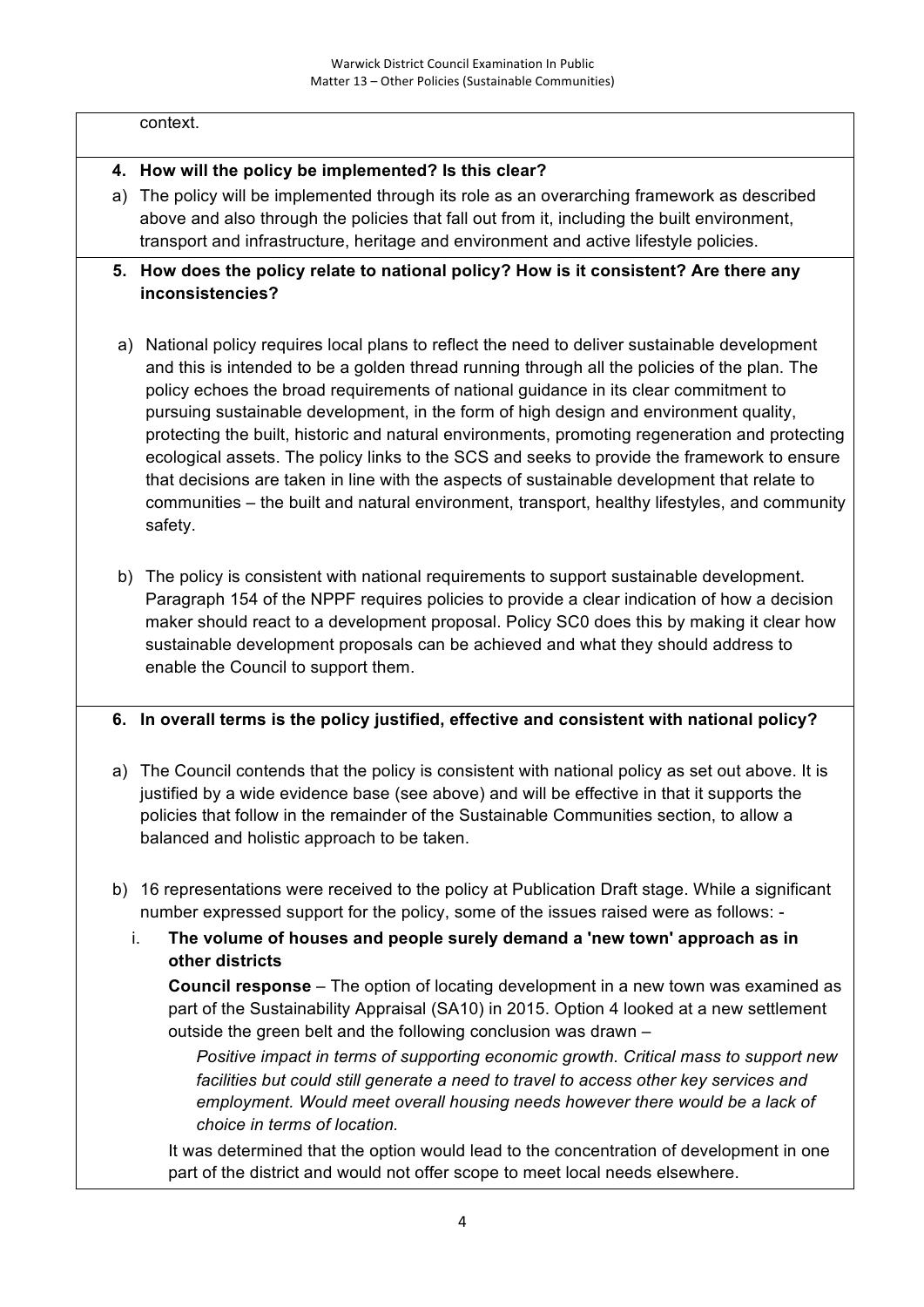- ii. **The Local Plan is delivering too many houses as the population / growth estimates are flawed – adverse impacts on historic environment and amenity of Warwick Council response** – This has been discussed in detail elsewhere in the Council's evidence and has been the subject of debate at the Examination. The Council is confident its population projections and proposed levels of housing are accurate and will provide in full for the levels of need identified. The impact on the historic environment of additional development has been assessed throughout the submission and subsequent modifications stages (HE03PM, HE04PM).
- iii. **Provisions overly onerous - could place undue burden on the ability to deliver sustainable development. Policy BE1 Layout and Design also outlines a set of prescriptive policy requirements against which the design of proposals will be assessed. Would be sensible to consolidate requirements of Policies SC0 and BE1, other LP requirements related to layout and design of developments, into single policy.**

**Council response** – noted – the policies perform different roles as part of a hierarchy of policies that address issues around the creation of sustainable communities. This is addressed in more detail in the Council's statement on Policy DS3.

iv. **EA - Would like to include the following points into this policy as they are significant indictors of sustainable development, furthermore without their inclusion into the text below the proposed policy may be judged as not meeting the requirements of the NPPF, or European legislation.**

Suggest that point j) is re-worded as follows:

"*Reduce flood risk on the site and to the wider community through the layout and form of the development, and surface water is managed effectively on site through the incorporation of green infrastructure including Sustainable Urban Drainage systems into all new developments*."

Recommend insertion of text below into the policy:

"*h) Development proposals should have regard to and support the actions and objectives of the Severn River Basin Management Plans (RBMPs) and also have regard to the River Severn Catchment Flood Management Plans (CFMPs).*

i) *Protect principal aquifers and the source protection zones associated with pubic supply boreholes within the northern part of the district, there will be a presumption against development within a groundwater SPZ1 which would physically disturb an aquifer*."

**Council response** – this is addressed in the flood and water policies

v. **Plan fails to follow references to sustainable communities and lifestyles through, fails to set effective priorities and policies to achieve aims - recommends low density urban sprawl which will be dependent on motor vehicles and will not deliver sustainable lifestyles**

**Council response** – the Council disagrees – the various proposals within the plan relating to development allocations, including those additional sites identified through the